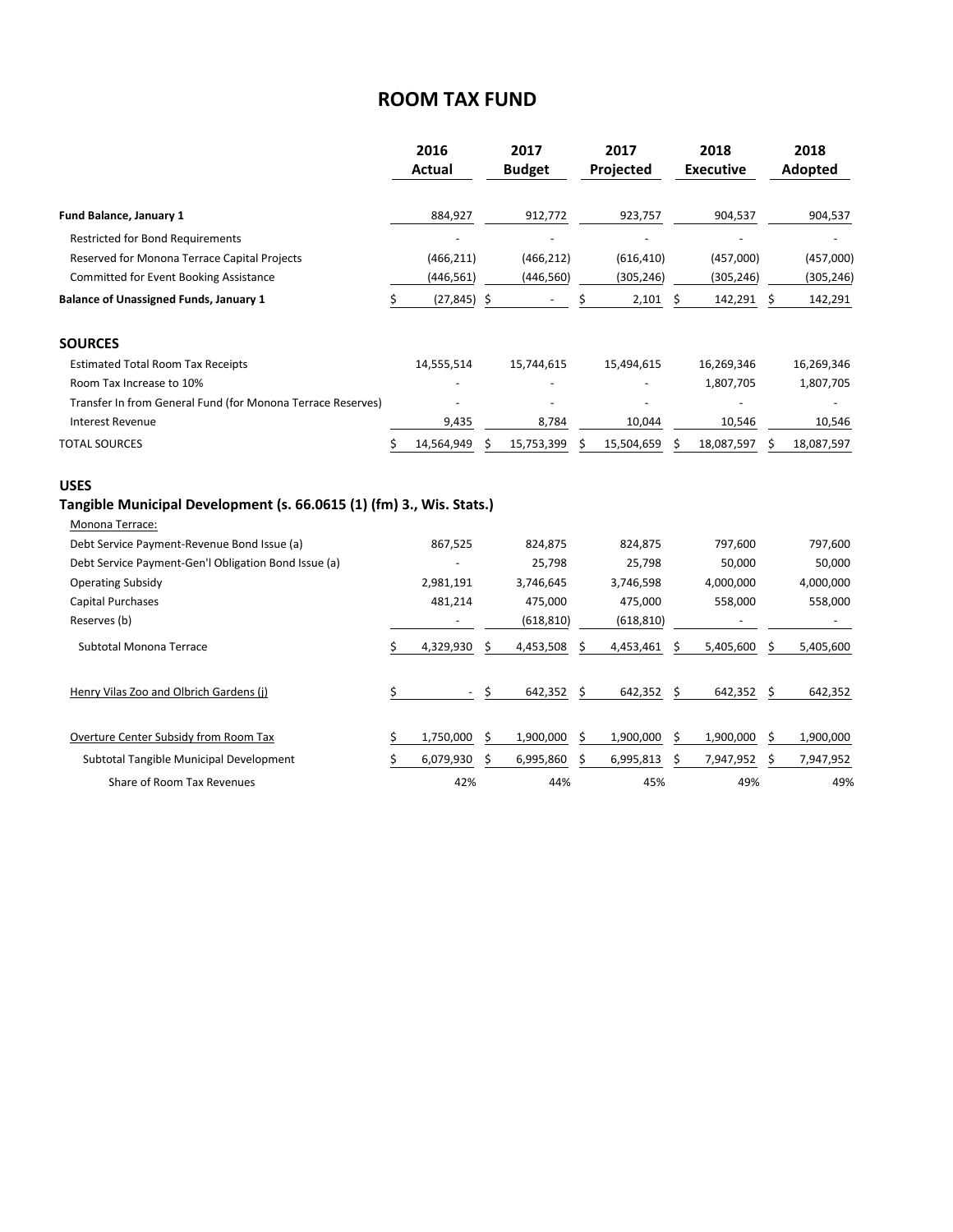## **ROOM TAX FUND**

|                                                                              |    | 2016<br><b>Actual</b> |    | 2017<br><b>Budget</b> |    | 2017<br>Projected | 2018<br><b>Executive</b> |            |     | 2018<br>Adopted |  |
|------------------------------------------------------------------------------|----|-----------------------|----|-----------------------|----|-------------------|--------------------------|------------|-----|-----------------|--|
| Tourism Marketing (s. 66.0615 (1) (fm) 1., Wis. Stats.)                      |    |                       |    |                       |    |                   |                          |            |     |                 |  |
| Greater Madison Convention and Visitors Bureau:                              |    |                       |    |                       |    |                   |                          |            |     |                 |  |
| Destination Marketing (c)                                                    |    | 3,006,209             |    | 3,514,680             |    | 3,493,323         |                          | 4,028,600  |     | 4,028,600       |  |
| <b>Estimated Event Booking Assistance Subsidy</b>                            |    | 191,446               |    | 200,000               |    | 200,000           |                          | 200,000    |     | 200,000         |  |
| Additional Funding (b)                                                       |    |                       |    |                       |    |                   |                          |            |     |                 |  |
| <b>Subtotal GMCVB</b>                                                        |    | 3,197,655             | \$ | 3,714,680             | \$ | 3,693,323         | \$,                      | 4,228,600  | \$  | 4,228,600       |  |
|                                                                              |    |                       |    |                       |    |                   |                          |            |     |                 |  |
| <b>City Tourism Marketing Activities</b><br>Support for Fireworks Events (d) |    | 15,000                |    | 10,000                |    | 10,000            |                          | 15,000     |     | 15,000          |  |
| Sister Cities Program                                                        |    | 15,080                |    | 20,000                |    | 20,000            |                          | 30,000     |     | 30,000          |  |
| Civic Conferences / Fairs / Festivals / Summer Concerts                      |    | 57,260                |    | 130,000               |    | 110,000           |                          | 140,000    |     | 140,000         |  |
| Civic Conferences (e)                                                        |    | 3,750                 |    | 35,000                |    | 25,000            |                          | 35,000     |     | 35,000          |  |
| Civic Promotion (e)                                                          |    | 1,500                 |    | 15,000                |    | 10,000            |                          | 15,000     |     | 15,000          |  |
| Dane Dances (g)                                                              |    | 21,510                |    | 20,000                |    | 20,000            |                          | 25,000     |     | 25,000          |  |
| Make Music Madison (g)                                                       |    | 25,000                |    | 25,000                |    | 25,000            |                          | 25,000     |     | 25,000          |  |
| Songwriting Conference (g)                                                   |    |                       |    | 25,000                |    | 25,000            |                          | 25,000     |     | 25,000          |  |
| Fairs / Festivals / Summer Concerts (f)                                      |    |                       |    |                       |    |                   |                          | 15,000     |     | 15,000          |  |
| Revelry (g)                                                                  |    | 5,000                 |    | 5,000                 |    |                   |                          |            |     |                 |  |
| Bandswap (g)                                                                 |    | 500                   |    | 5,000                 |    | 5.000             |                          |            |     |                 |  |
| WIAA Basketball Tournament (h)                                               |    | 15,000                |    | 15,000                |    | 15,000            |                          | 15,000     |     | 15,000          |  |
| <b>Subtotal City Tourism Marketing</b>                                       | Ş  | 102,340               | Ş  | 175,000               | Ş  | 155,000           | Ş                        | 200,000    | Ş   | 200,000         |  |
| <b>Subtotal Tourism Marketing</b>                                            | \$ | 3,299,995             | \$ | 3,889,680             | \$ | 3,848,323         | \$                       | 4,428,600  | \$  | 4,428,600       |  |
| Share of Room Tax Revenues                                                   |    | 23%                   |    | 25%                   |    | 25%               |                          | 24%        |     | 24%             |  |
| <b>Room Tax Commission Administration</b>                                    |    |                       | \$ | 15,745                | \$ | 15,745            | \$                       | 17,206     | \$  | 17,206          |  |
| Room Tax Commission Enforcement of Transient Tourist Rooming Houses (i)      |    |                       | Ś  | 50,000                | \$ | 12,600            | \$                       | 15,000     | \$  | 15,000          |  |
| Share of Room Tax Revenues                                                   |    | 0.0%                  |    | 0.4%                  |    | 0.2%              |                          | 0.2%       |     | 0.2%            |  |
| Reserves                                                                     |    |                       |    |                       |    |                   |                          |            |     |                 |  |
| Share of Room Tax Revenues                                                   |    |                       |    |                       |    |                   |                          |            |     |                 |  |
| <b>Room Tax Commission</b>                                                   |    |                       | \$ | 10,951,285            | -Ş | 10,872,481        | -Ş                       | 12,408,758 | Ş   | 12,408,758      |  |
| <b>Tourism-Related Share of Room Tax</b>                                     |    | 64%                   |    | 69%                   |    | 70%               |                          | 69%        |     | 69%             |  |
| <b>Room Tax Retained for General Purposes</b>                                |    |                       |    |                       |    |                   |                          |            |     |                 |  |
| General Purposes (b)                                                         |    | 5,067,194             |    | 4,647,020             |    | 4,572,398         |                          | 5,347,279  |     | 5,347,279       |  |
| <b>Arts Grants</b>                                                           |    | 79,000                |    | 79,000                |    | 79,000            |                          | 79,000     |     | 79,000          |  |
| Subtotal Retained for Other Purposes                                         | \$ | 5,146,194             | Ŝ. | 4,726,020             | \$ | 4,651,398         | Ŝ.                       | 5,426,279  | \$  | 5,426,279       |  |
| Share of Room Tax Revenues                                                   |    | 35%                   |    | 30%                   |    | 30%               |                          | 30%        |     | 30%             |  |
| <b>TOTAL USES</b>                                                            | \$ | 14,526,119            | \$ | 15,677,305            | \$ | 15,523,879        | -Ş                       | 17,835,037 | \$  | 17,835,037      |  |
| Fund Balance, December 31                                                    | \$ | 923,757               | \$ | 988,866               | \$ | 904,537           | -\$                      | 1,157,097  | \$. | 1,157,097       |  |
|                                                                              |    |                       |    |                       |    |                   |                          |            |     |                 |  |
| <b>Committed for Monona Terrace Capital Projects</b>                         |    | (616, 410)            |    | (466, 212)            |    | (457,000)         |                          | (457,000)  |     | (457,000)       |  |
| <b>Committed for Event Booking Assistance</b>                                |    | (305, 246)            |    | (446, 560)            |    | (305, 246)        |                          | (305, 246) |     | (305, 245)      |  |
| Balance of Unassigned Funds, December 31 (b)                                 | \$ | $2,101$ \$            |    | 76,094 \$             |    | 142,291 \$        |                          | 394,851 \$ |     | 394,852         |  |